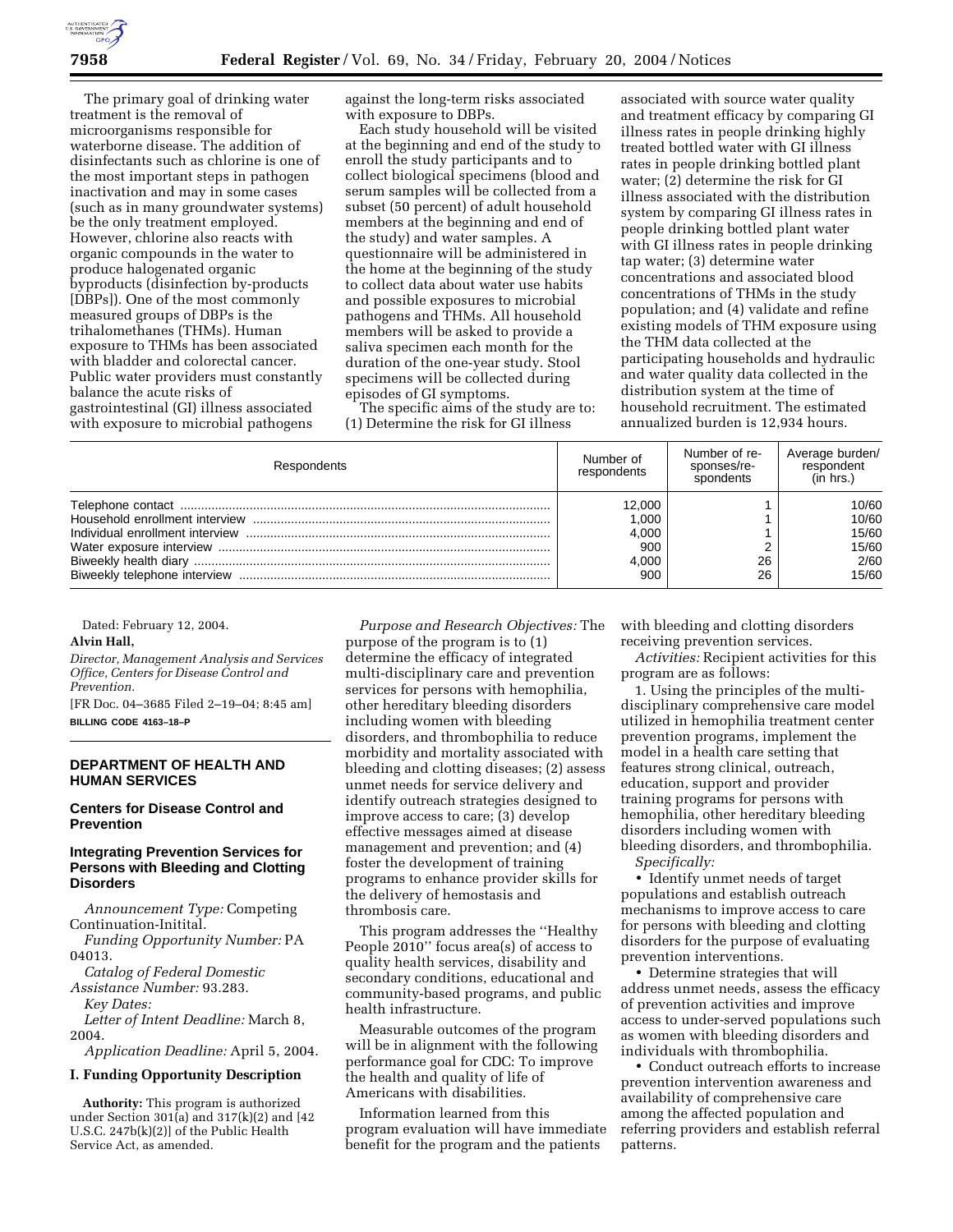• Facilitate communication with other sub-specialties concerning awareness and prevention of the complications of bleeding and clotting disorders.

2. Develop and implement a plan that will provide clinical expertise for diagnosing underlying causes of coagulation disorders and provide management and prevention services. Experience with bleeding and clotting disorders should be a preferred requirement for clinical expertise.

• Collaborate with clinical programs designed to improve the treatment of bleeding and clotting disorders.

• Develop training programs to educate physicians and other providers in management of bleeding and clotting disorders.

3. Develop education and awareness programs for affected populations to increase knowledge and assist consumers in making informed decisions.

• Establish mechanisms for consumer input and education and assist in fostering locally-based consumer organizations to assist in care evaluation.

• Develop educational materials and distribute as needed.

• Develop methods (*i.e.* utilizing consumers) to assist with the delivery of prevention messages through peer-led prevention education, outreach, and support.

4. Evaluate the model for feasibility and effectiveness.

• Implement data collection and evaluation systems to document unmet needs for integrated diagnostic, management and prevention services for persons with hemophilia, other hereditary bleeding disorders including women with bleeding disorders, and thrombophilia in their clinics.

• Establish follow-up with patients to determine the impact of multidisciplinary care management for persons with coagulation disorders.

5. Publish and disseminate program results.

*CDC Responsibilities:* In this cooperative agreement, the CDC Scientist within the Division of Hereditary Blood Disorders (DHBD) in the National Center on Birth Defects and Developmental Disabilities is an equal partner with scientific and programmatic involvement during the conduct of the project through technical assistance, advice, and coordination.

This Scientist will:

1. Participate in the development of common protocols.

2. Participate in the analysis, interpretation, and reporting of findings in the scientific literature and other

media to the community at large and the public policy community within the Federal government.

3. Participate in data management, analysis of data, and interpretation and dissemination of findings.

4. Provide scientific consultation and technical assistance in the design and conduct of the project, including intervention models, outcome measures, and analytical approaches in participation with the recipient organizations.

*CDC Scientific Program Administrator (SPA)* 

CDC will appoint an SPA, apart from the DHBD Scientist, who will:

1. Serve as the Program Official for the funded research institutions.

2. Carry out continuous review of all activities to ensure objectives are being met. As such, the SPA may attend Coordination Committee meetings for purposes of assessing overall progress and for program evaluation purposes.

3. Provide scientific consultation and technical assistance in the conduct of the funded projects as requested.

4. Conduct site visits to recipient institutions to determine the adequacy of the research and to monitor performance against approved project objectives.

*Collaborative Responsibilities:* The planning and implementation of the cooperative aspects of the study will be effected by a Coordination Committee consisting of the Principal Investigators from each participating institution and the DHBD Scientist. This Coordinating Committee will formulate a research plan for cooperative research that will incorporate recipient research plans into uniform and compatible study designs and data collection protocols. Such support will be designed to contribute to effective program outcomes through allocation of resources among the participating cooperative agreement entities.

At periodic coordination committee meetings, the group will: (1) Make recommendations on study protocols and data collection approaches; (2) discuss the target populations that have been or will be recruited; (3) identify and recommend solutions to unexpected study problems; and (4) discuss ways to efficiently coordinate and combine common study activities and best practices.

### **II. Award Information**

*Type of Award:* Cooperative Agreement.

CDC involvement in this program is listed in the Activities Section above. *Fiscal Year Funds:* 2004.

*Approximate Total Funding:* \$1,000,000.

*Approximate Number of Awards:* Four.

*Approximate Average Award:* \$250,000 (This amount is for the first 12-month budget period, and includes both direct and indirect costs).

*Ceiling of Award Range:* \$350,000 in initial budget period.

*Anticipated Award Date:* June 1, 2004. *Budget Period Length:* 12 months.

*Project Period Length:* Three years. Throughout the project period, CDC's commitment to continuation of awards will be conditioned on the availability of funds, evidence of satisfactory progress by the recipient (as documented in required reports), and the determination that continued funding is in the best interest of the Federal Government.

#### **III. Eligibility Information**

*III.1. Eligible applicants:* Eligible applicants are limited to those already funded under Program Announcement 01085: Integrating Prevention Services for Persons with Bleeding and Clotting Disorders. This program was originally announcement in 2001 and was full and open competition. Funding was awarded to initiate the pilot program, however, in the first two years, only the data collection development phase was completed. Implementation and final approval from institutional review boards was in process at the end of the project period. The pilot process and these awardees have produced the background necessary for the projects to now demonstrate the effectiveness of comprehensive care models under development based on the foundations established by these institutional projects.

Therefore, the eligible applicants are: Duke University, Durham, North Carolina

- Hemophilia Foundation of Michigan, Ann Arbor, Michigan
- Mountain States Regional Hemophilia and Thrombosis Center, Denver, Colorado
- UMDNJ–Robert Wood Johnson University Hospital, New Brunswick, NJ.

*III.2. Cost Sharing or Matching:* Matching funds are not required for this program.

*III.3. Other:* If you request a funding amount greater than the ceiling of the award range, your application will be considered nonresponsive, and will not be entered into the review process. You will be notified that your application did not meet the submission requirements. Based upon budget constraints, requests above this average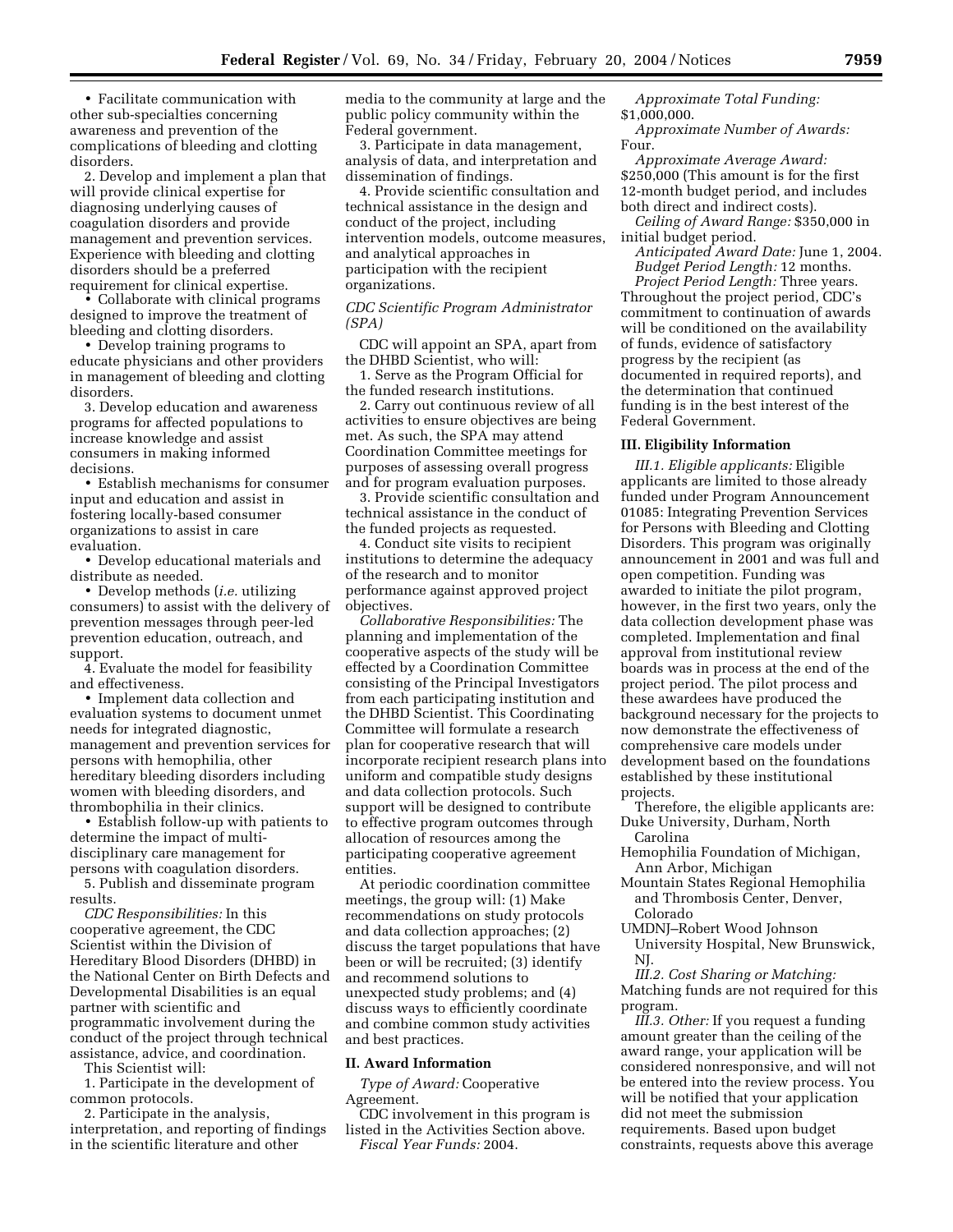award level are suject to reduction in accordance with available resources.

If your application is incomplete or non-responsive to the requirements listed below, it will not be entered into the review process. You will be notified that your application did not meet submission requirements.

*Individuals Eligible to Become Principal Investigators:* Any individual with the skills, knowledge, and resources necessary to carry out the proposed research is invited to work with their institution to develop an application for support. Individuals from under-represented racial and ethnic groups as well as individuals with disabilities are always encouraged to apply for CDC programs.

**Note:** Title 2 of the United States Code Section 1611 states that an organization described in Section 501(c)(4) of the Internal Revenue Code that engages in lobbying activities is not eligible to receive Federal funds constituting an award, grant, or loan.

## **IV. Application and Submission Information**

*IV.1 Address to Request Application Package:* To apply for this funding opportunity, use application form PHS 398 (OMB number 0925–0001 rev. 5/ 2001). Forms and instructions are available in an interactive format on the CDC Web site, at the following Internet address: *http://www.cdc.gov/od/pgo/ forminfo.htm*.

Forms and instructions are also available in an interactive format on the National Institutes of Health (NIH) Web site at the following Internet address: *http://grants.nih.gov/grants/funding/ phs398/phs398.html.*

If you do not have access to the Internet, or if you have difficulty accessing the forms on-line, you may contact the CDC Procurement and Grants Office Technical Information Management Section (PGO–TIM) staff at: 770–488–2700. Application forms can be mailed to you.

*IV.2. Content and Form of Application Submission: Letter of Intent (LOI):*

The LOI must be written in the following format:

- Maximum number of pages: Two.
- Font size: 12-point unreduced.

• Paper size: 8.5 by 11 inches.

• Page margin size: One-inch

margins.

• Printed only on one side of page.

• Single spaced.

• Written in English; avoid jargon. The LOI must contain the following information: Name, address, and telephone number of the proposed Principal Investigator, number and title of this program announcement, names

of other key personnel, designations of collaborating institutions and entities, and an outline of the proposed work, recruitment approach, and expected outcomes.

*Application:* Follow the PHS 398 application instructions for content and formatting of your application. For further assistance with the PHS 398 application form, contact PGO–TIM staff at (770) 488–2700, or contact GrantsInfo, Telephone (301) 435–0714, E-mail: *GrantsInfo@nih.gov*

Your research plan should address activities to be conducted over the entire project period. The application should include a separate typed abstract of the proposal consisting of no more than one single-spaced page. The application should include a table of contents for the project narrative and all related attachments. Additional information may be included in the application appendices. The appendices will not be counted toward the narrative page limit. This additional information may include curriculum and resumes for key project staff, organizational charts, letters of support, etc.; and should be limited to those items relevant to the requirements of this announcement.

You are required to have a Dun and Bradstreet Data Universal Numbering System (DUNS) number to apply for a grant or cooperative agreement from the Federal government. Your DUNS number must be entered on line 11 of the face page of the PHS 398 application form. The DUNS number is a nine-digit identification number, which uniquely identifies business entities. Obtaining a DUNS number is easy and there is no charge. To obtain a DUNS number, access *http://*

*www.dunandbradstreet.com* or call 1– 866–705–5711. For more information, see the CDC Web site at: *http:// www.cdc.gov/od/pgo/funding/ pubcommt.htm*.

Additional requirements that may require you to submit additional documentation with your application are listed in section ''VI.2. Administrative and National Policy Requirements.''

*IV.3. Submission Dates and Times:*

*LOI Deadline Date:* March 8, 2004. CDC requests that you send a LOI if you intend to apply for this program. Although the LOI is not required, not binding, and does not enter into the review of your subsequent application, the LOI will be used to gauge the level of interest in this program, and will allow CDC to plan the application review.

*Application Deadline Date:* April 5, 2004.

*Explanation of Deadlines:* Applications must be received in the CDC Procurement and Grants Office by 4 p.m. eastern time on the deadline date. If you send your application by the United States Postal Service or commercial delivery service, you must ensure that the carrier will be able to guarantee delivery of the application by the closing date and time. If CDC receives your application after closing due to: (1) carrier error, when the carrier accepted the package with a guarantee for delivery by the closing date and time, or (2) significant weather delays or natural disasters, you will be given the opportunity to submit documentation of the carrier's guarantee. If the documentation verifies a carrier problem, CDC will consider the application as having been received by the deadline.

This announcement is the definitive guide on application submission address and deadline. It supersedes information provided in the application instructions. If your application does not meet the deadline above, it will not be eligible for review, and will be discarded. You will be notified that your application did not meet the submission requirements.

If you have a question about the receipt of your application, first contact your courier. If you still have a question, contact the PGO–TIM staff at: 770–488– 2700. Before calling, please wait three days after the application deadline. This will allow time for applications to be processed and logged.

*IV.4. Intergovernmental Review of Applications:* Executive Order 12372 does not apply to this program.

*IV.5. Funding Restrictions:* Restrictions, which must be taken into account while writing your budget are that project funds cannot be used to supplant other available applicant or collaborating agency funds for construction or for lease or purchase of facilities or space.

If you are requesting indirect costs in oyr budget, you must include a copy of your indirect cost rate agreement. If you indirect cost rate is a provisional rate, the agreement must be less than 12 months from the application due date.

*IV.6. Other Submission Requirements: LOI Submission Address:* Submit your LOI by express mail, delivery service, fax, or E-mail to: Sally Crudder, Health Scientist, CDC National Center on Birth Defects and Developmental Disabilities, CDC, 1600 Clifton Road, MS. E–64, Atlanta, GA 30333, e-mail address: *scrudder@cdc.gov*.

*Application Submission Address:* Submit the original and five copies of your application by mail or express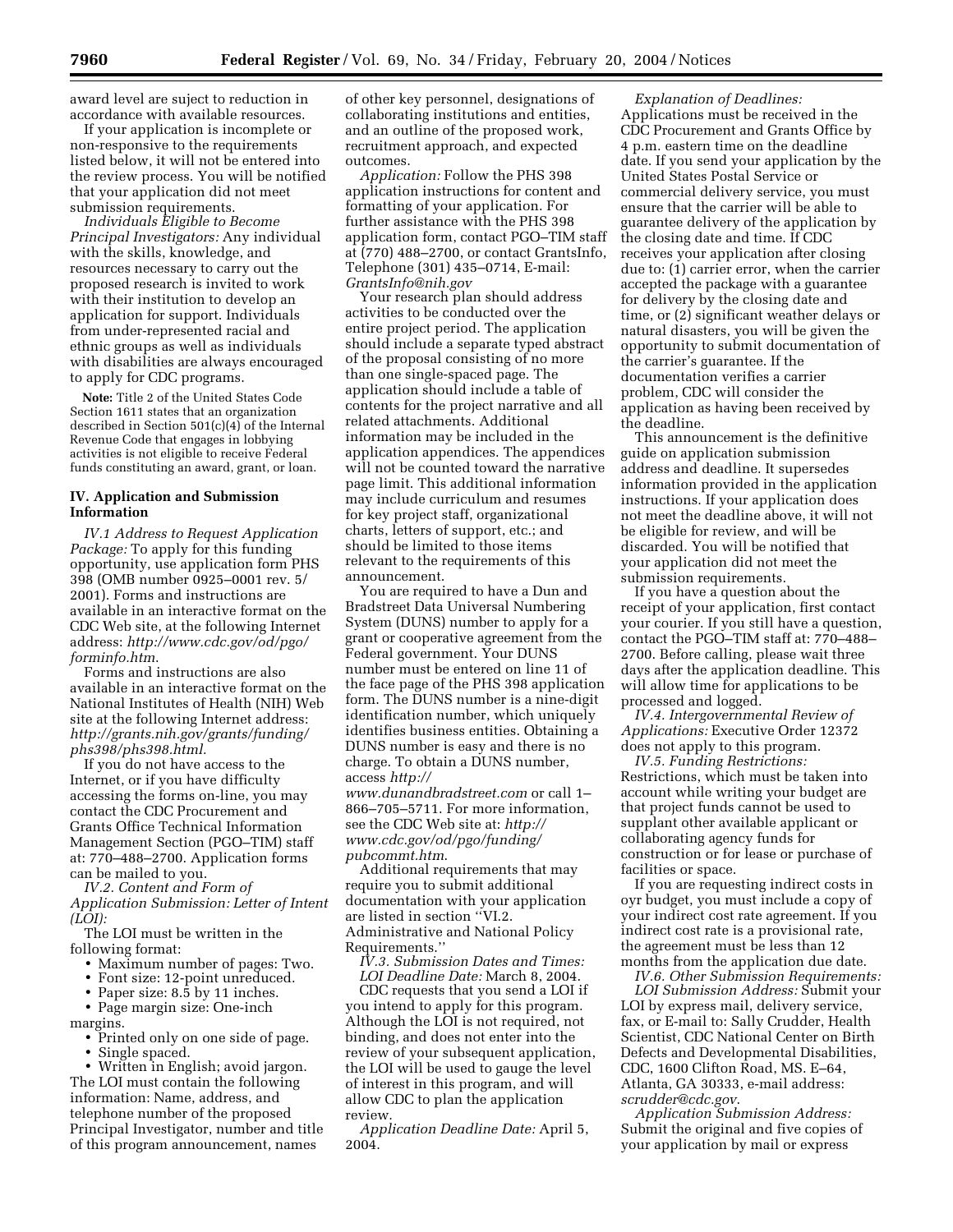delivery service to: Technical Information Management—PA 04013, Procurement and Grants Office, 2920 Brandywine Road, Atlanta, GA 30341.

Applications may not be submitted by fax or e-mail at this time.

#### **V. Application Review Information**

*V.1. Criteria:* You are required to provide measures of outcome and effectiveness that will demonstrate the accomplishment of the various identified objectives of the cooperative agreement. Measures of effectiveness must relate to the performance goals stated in the ''Purpose'' section of this announcement. Measures must be objective and quantitative, and must measure the intended outcome. These measures of effectiveness must be submitted with the application and will be an element of evaluation.

The goals of CDC-supported research are to advance the understanding of biological systems, improve the control and prevention of disease and injury, and enhance health. In the written comments, reviewers will be asked to evaluate the application in order to judge the likelihood that the proposed research will have a substantial impact on the pursuit of these goals.

Under the evaluation criteria noted below, applicants must describe how they will address the program components as they relate to the Purpose and Research Objectives, and Recipient Activities as cited in this Announcement.

Your application will be evaluated against the following criteria:

1. Methods and Activities: (30 points)

a. The extent that the applicant's plan explains how the program activities are to be conducted and the extent that prevention methods proposed are: (1) Appropriate to accomplish stated goals and objectives and (2) feasible within programmatic and fiscal restrictions.

b. The extent to which the applicant describes and documents the collaborative efforts of the proposed program to (1) Assess efficacy of prevention activities and (2) develop and implement prevention programs.

c. The extent that the applicant incorporates gathering and using input from persons with bleeding disorders and thrombophilia and their family members, and local consumer and community based organizations, and the applicant's willingness to cooperate with consumers in the development and implementation of prevention services.

d. The degree to which the applicant has met the CDC Policy requirements regarding the inclusion of women, ethnic, and racial groups in the

proposed research. This includes (1) The proposed plan for the inclusion of both sexes and racial and ethnic minority populations for appropriate representation; (2) the proposed justification when representation is limited or absent; (3) a statement as to whether the design of the study is adequate to measure differences when warranted; and (4) a statement as to whether the plans for recruitment and outreach for study participants include the process of establishing partnerships with community(ies) and recognition of mutual benefits.

#### 2. Capacity: (30 points)

a. The extent that the applicant provides multi-disciplinary, integrated, clinical and research-based prevention activities, outreach, education, support and provider training programs to persons with hemophilia, other hereditary bleeding disorders including women with bleeding disorders, and thrombophilia.

b. The extent that the applicant documents and explains the scope and magnitude of previous experiences in providing a comprehensive, prevention program for hemophilia, thrombophilia, and women's bleeding disorders including diagnosis, management, outreach, education, and data collection utilizing the multi-disciplinary, comprehensive care model. The extent to which these services are preventionoriented.

c. The extent that the applicant demonstrates a collaborative relationship with well-established basic science and clinical research programs to provide the environment for broad based training and translation research.

3. Background and Need: (15 points)

The extent that the target populations and catchment area are described in terms of known morbidity, demographics, sources of care, and existing data collection and surveillance. The extent the applicant identifies unmet needs and how they can appropriately address the issues of the target communities.

4. Program Management and Evaluation: (15 points)

a. The extent of management experience for recruiting and implementing large public health prevention initiatives.

b. The extent that management systems, including types, frequency, and methods of evaluation are used to ensure appropriate implementation of program activities.

### 5. Goals and Objectives: (10 points)

The extent that the proposed goals and project objectives meet the required activities specified under ''Recipient Activities''; and are specific, measurable, time-phased, and realistic.

#### 6. Budget: (Not Scored)

This criteria includes the degree to which the budget is reasonable, clearly justified, accurate, and consistent with the purposes of this announcement. The budget justification will not be counted in the stated page limit.

### 7. Human Subjects: (Not Scored)

Does the application adequately address the requirements of Title 45 CFR Part 46 for the protection of human subjects? This criteria will not be scored; however, an application can be disapproved if the research risks are sufficiently serious and protection against risks is so inadequate as to make the entire application unacceptable.

*V.2. Review and Selection Process:* Applications will be reviewed for completeness by the Procurement and Grants Office (PGO), and for responsiveness by NCBDDD. Incomplete applications and applications that are non-responsive to the eligibility criteria will not advance through the review process. Applicants will be notified that their application did not meet submission requirements.

#### **VI. Award Administration Information**

*VI.1. Award Notices:* Successful applicants will receive a Notice of Grant Award (NGA) from the CDC Procurement and Grants Office. The NGA shall be the only binding, authorizing document between the recipient and CDC. The NGA will be signed by an authorized Grants Management Officer, and mailed to the recipient fiscal officer identified in the application.

Unsuccessful applicants will receive notification of the results of the application review by mail.

*VI.2. Administrative and National Policy Requirements:* 45 CFR Parts 74 and 92.

For more information on the Code of Federal Regulations, see the National Archives and Records Administration at the following Internet address: *http:// www.access.gpo.gov/nara/cfr/cfr*\_*tablesearch.html.*

The following additional requirements apply to this project: • AR-1 Human Subjects Requirements

• AR–2 Requirement for Inclusion of Women and Racial and Ethnic Minorities in Research